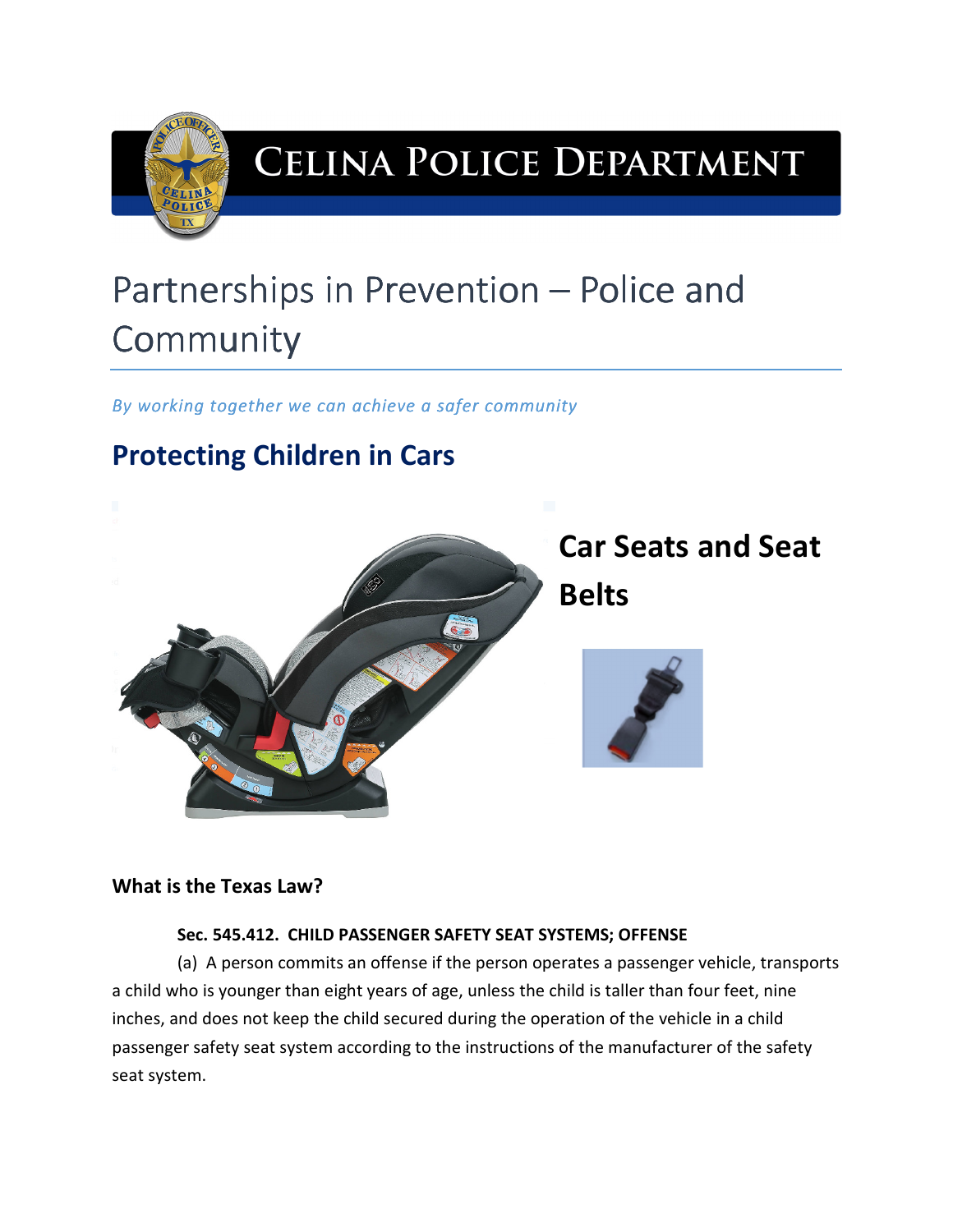#### **Sec. 545.413. SAFETY BELTS; OFFENSE.**

- (a) A person commits an offense if:
	- (1) the person:
		- (A) is at least 15 years of age;
		- (B) is riding in a passenger vehicle while the vehicle is being operated;
		- (C) is occupying a seat that is equipped with a safety belt; and
		- (D) is not secured by a safety belt; or

(2) as the operator of a school bus equipped with a safety belt for the operator's seat, the person is not secured by the safety belt.

- (b) A person commits an offense if the person:
	- (1) operates a passenger vehicle that is equipped with safety belts; and
	- (2) allows a child who is younger than 17 years of age and who is not required

to be secured in a child passenger safety seat system under Section 545.412(a) to ride in the vehicle without requiring the child to be secured by a safety belt, provided the child is occupying a seat that is equipped with a safety belt.

(http://www.statutes.legis.state.tx.us/Docs/TN/htm/TN.545.htm#545.412, August 1, 2017).

# **What Type of Child Car Safety Seat Should I Use?**



*Safercar.gov 2017*



 **Safercar.gov** provides the resources to assist you in selecting and

installing the correct car seat by the child's age and size.

For more information visit: https://www.safercar.gov/parents/CarSeats/Car-Seat-Safety.htm?view=full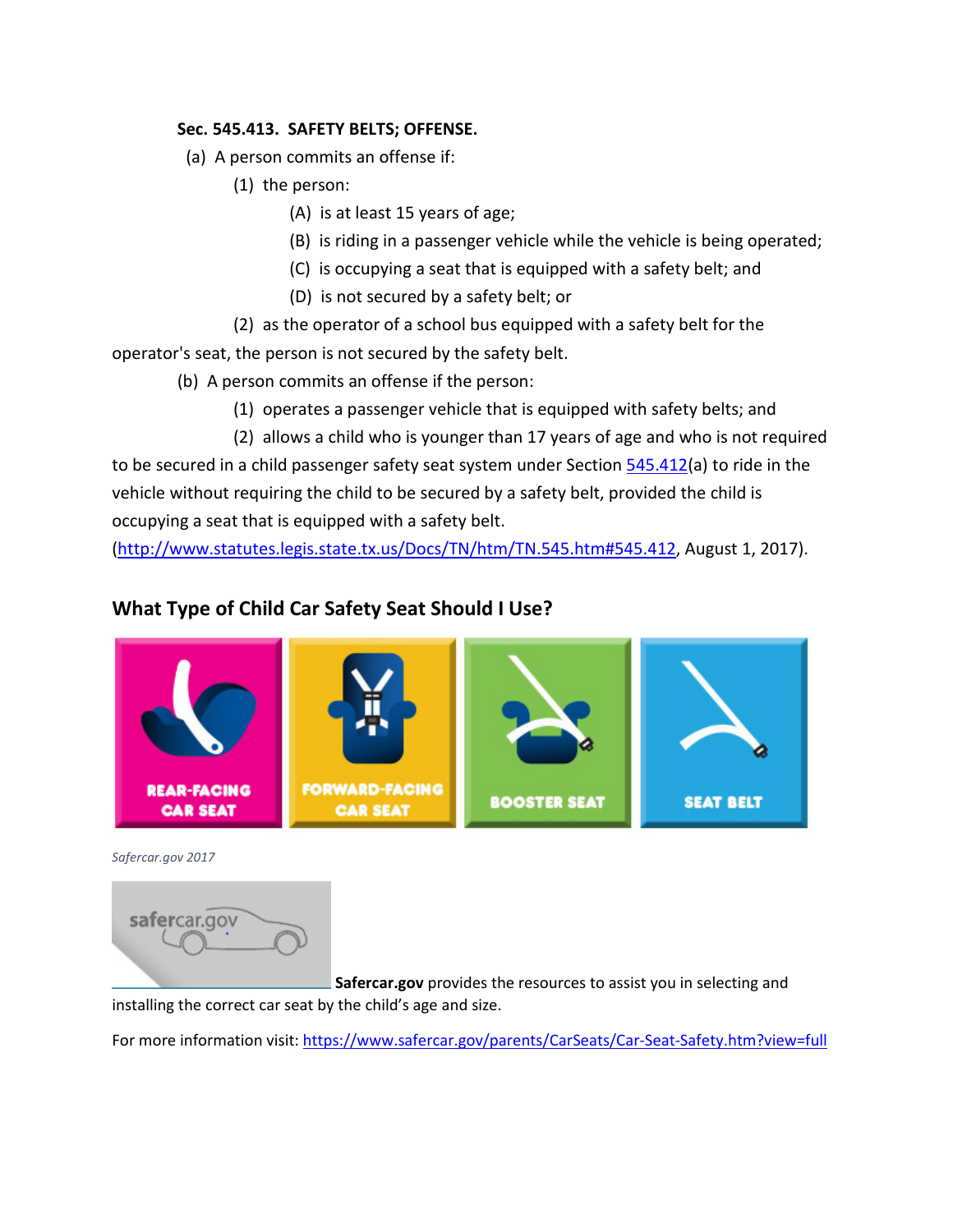### **Seat Belts**



*Safercar.gov 2017* 

Go to Safercar.gov for information on motivating kids to buckle up:

https://www.safercar.gov/parents/SeatBelts/Seat-Belt-Safety.htm

## **Preventing a Child from Suffering Heatstroke in a Car**



*NHTSA August 2017*